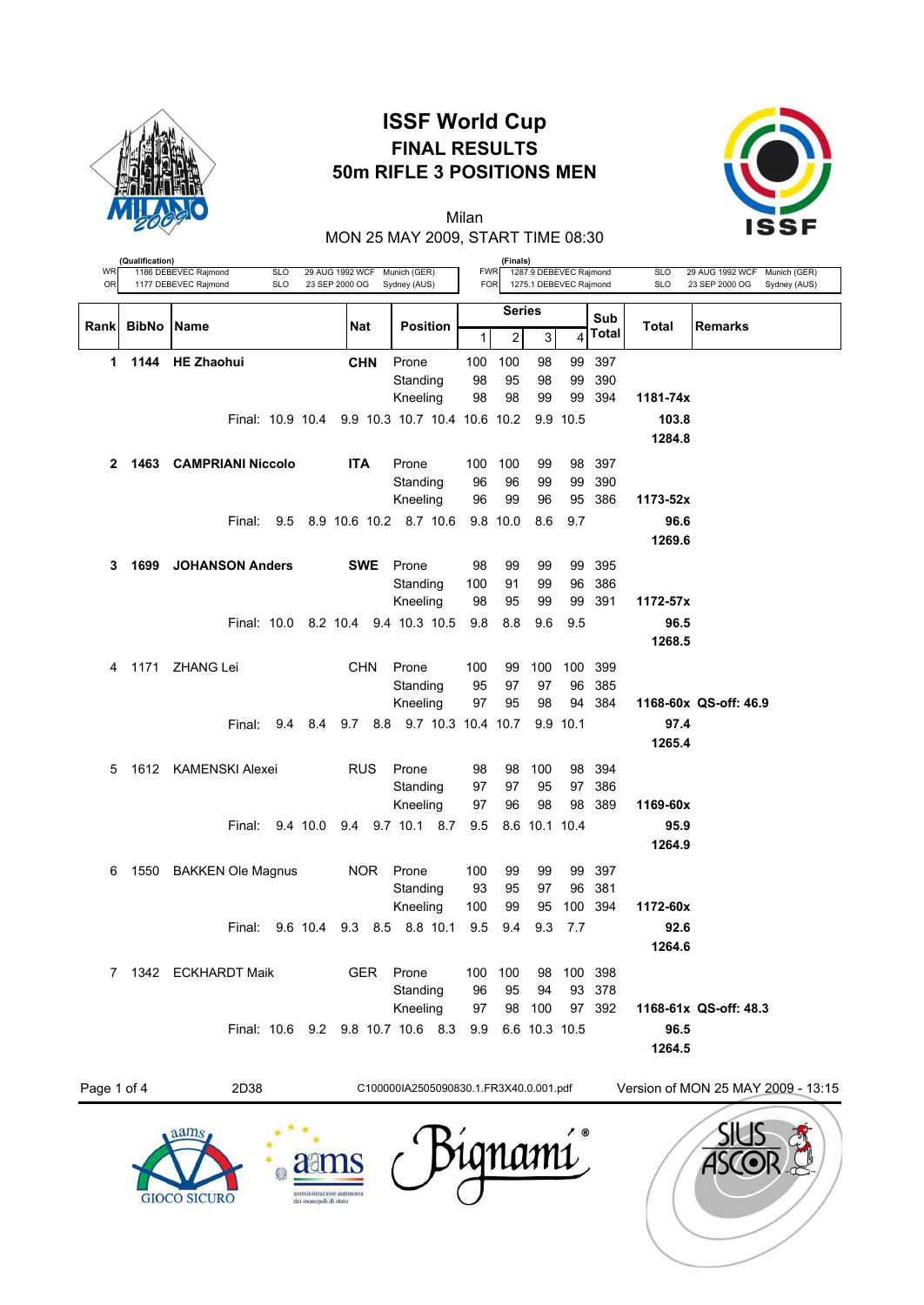| Sub<br><b>BibNo Name</b><br><b>Nat</b><br><b>Position</b><br>Total<br><b>Remarks</b><br>Rankl<br><b>Total</b><br>$\overline{\mathbf{c}}$<br>4<br>1<br>3<br>1631<br><b>SLO</b><br>99<br>395<br>8<br><b>MARKOJA Robert</b><br>Prone<br>99<br>99<br>98<br>94<br>382<br>Standing<br>96<br>93<br>99<br>Kneeling<br>98<br>391<br>97<br>100<br>96<br>1168-57x QS-off: 46.9<br>9.2<br>9.9 10.1 8.7<br>9.5 10.6<br>8.0<br>94.9<br>Final:<br>9.6<br>9.9<br>9.4<br>1262.9<br><b>UKR</b><br>Prone<br>100<br>100<br>398<br>1751<br>SUKHORUKOV Jury<br>99<br>99<br>9<br>Standing<br>93<br>92<br>97<br>378<br>96<br>Kneeling<br>98<br>392<br>98<br>98<br>98<br>1168-59x QS-off: 44.9<br>Prone<br><b>SLO</b><br>100<br>99<br>392<br>1629 DEBEVEC Rajmond<br>97<br>96<br>10<br>Standing<br>97<br>97<br>94<br>98<br>386<br>389<br>Kneeling<br>100<br>100<br>95<br>94<br>1167-55x<br><b>CHN</b><br>Prone<br>100<br>397<br>1141 CAO Yifei<br>100<br>99<br>98<br>11<br>93<br>97<br>380<br>Standing<br>94<br>96<br>99<br>97<br>97<br>96<br>389<br>1166-57x<br>Kneeling<br><b>SRB</b><br>99<br>394<br>Prone<br>98<br>99<br>98<br>12<br>1655<br>MIROSAVLJEV Nemanja<br>92<br>381<br>Standing<br>99<br>93<br>97<br>96<br>391<br>Kneeling<br>99<br>98<br>98<br>1166-55x<br>1026 FARNIK Thomas<br><b>AUT</b><br>Prone<br>99<br>99<br>98<br>396<br>100<br>13<br>Standing<br>91<br>97<br>382<br>95<br>99<br>387<br>98<br>97<br>97<br>95<br>Kneeling<br>1165-60x<br><b>IND</b><br>Prone<br>98<br>395<br>1413 RAJPUT Sanjeev<br>99<br>99<br>99<br>14<br>Standing<br>94<br>98<br>97<br>386<br>97<br>97<br>94<br>383<br>Kneeling<br>97<br>95<br>1164-49x |
|-------------------------------------------------------------------------------------------------------------------------------------------------------------------------------------------------------------------------------------------------------------------------------------------------------------------------------------------------------------------------------------------------------------------------------------------------------------------------------------------------------------------------------------------------------------------------------------------------------------------------------------------------------------------------------------------------------------------------------------------------------------------------------------------------------------------------------------------------------------------------------------------------------------------------------------------------------------------------------------------------------------------------------------------------------------------------------------------------------------------------------------------------------------------------------------------------------------------------------------------------------------------------------------------------------------------------------------------------------------------------------------------------------------------------------------------------------------------------------------------------------------------------------------------------------------------------------------------------------------------------|
|                                                                                                                                                                                                                                                                                                                                                                                                                                                                                                                                                                                                                                                                                                                                                                                                                                                                                                                                                                                                                                                                                                                                                                                                                                                                                                                                                                                                                                                                                                                                                                                                                         |
|                                                                                                                                                                                                                                                                                                                                                                                                                                                                                                                                                                                                                                                                                                                                                                                                                                                                                                                                                                                                                                                                                                                                                                                                                                                                                                                                                                                                                                                                                                                                                                                                                         |
|                                                                                                                                                                                                                                                                                                                                                                                                                                                                                                                                                                                                                                                                                                                                                                                                                                                                                                                                                                                                                                                                                                                                                                                                                                                                                                                                                                                                                                                                                                                                                                                                                         |
|                                                                                                                                                                                                                                                                                                                                                                                                                                                                                                                                                                                                                                                                                                                                                                                                                                                                                                                                                                                                                                                                                                                                                                                                                                                                                                                                                                                                                                                                                                                                                                                                                         |
|                                                                                                                                                                                                                                                                                                                                                                                                                                                                                                                                                                                                                                                                                                                                                                                                                                                                                                                                                                                                                                                                                                                                                                                                                                                                                                                                                                                                                                                                                                                                                                                                                         |
|                                                                                                                                                                                                                                                                                                                                                                                                                                                                                                                                                                                                                                                                                                                                                                                                                                                                                                                                                                                                                                                                                                                                                                                                                                                                                                                                                                                                                                                                                                                                                                                                                         |
|                                                                                                                                                                                                                                                                                                                                                                                                                                                                                                                                                                                                                                                                                                                                                                                                                                                                                                                                                                                                                                                                                                                                                                                                                                                                                                                                                                                                                                                                                                                                                                                                                         |
|                                                                                                                                                                                                                                                                                                                                                                                                                                                                                                                                                                                                                                                                                                                                                                                                                                                                                                                                                                                                                                                                                                                                                                                                                                                                                                                                                                                                                                                                                                                                                                                                                         |
|                                                                                                                                                                                                                                                                                                                                                                                                                                                                                                                                                                                                                                                                                                                                                                                                                                                                                                                                                                                                                                                                                                                                                                                                                                                                                                                                                                                                                                                                                                                                                                                                                         |
|                                                                                                                                                                                                                                                                                                                                                                                                                                                                                                                                                                                                                                                                                                                                                                                                                                                                                                                                                                                                                                                                                                                                                                                                                                                                                                                                                                                                                                                                                                                                                                                                                         |
|                                                                                                                                                                                                                                                                                                                                                                                                                                                                                                                                                                                                                                                                                                                                                                                                                                                                                                                                                                                                                                                                                                                                                                                                                                                                                                                                                                                                                                                                                                                                                                                                                         |
|                                                                                                                                                                                                                                                                                                                                                                                                                                                                                                                                                                                                                                                                                                                                                                                                                                                                                                                                                                                                                                                                                                                                                                                                                                                                                                                                                                                                                                                                                                                                                                                                                         |
|                                                                                                                                                                                                                                                                                                                                                                                                                                                                                                                                                                                                                                                                                                                                                                                                                                                                                                                                                                                                                                                                                                                                                                                                                                                                                                                                                                                                                                                                                                                                                                                                                         |
|                                                                                                                                                                                                                                                                                                                                                                                                                                                                                                                                                                                                                                                                                                                                                                                                                                                                                                                                                                                                                                                                                                                                                                                                                                                                                                                                                                                                                                                                                                                                                                                                                         |
|                                                                                                                                                                                                                                                                                                                                                                                                                                                                                                                                                                                                                                                                                                                                                                                                                                                                                                                                                                                                                                                                                                                                                                                                                                                                                                                                                                                                                                                                                                                                                                                                                         |
|                                                                                                                                                                                                                                                                                                                                                                                                                                                                                                                                                                                                                                                                                                                                                                                                                                                                                                                                                                                                                                                                                                                                                                                                                                                                                                                                                                                                                                                                                                                                                                                                                         |
|                                                                                                                                                                                                                                                                                                                                                                                                                                                                                                                                                                                                                                                                                                                                                                                                                                                                                                                                                                                                                                                                                                                                                                                                                                                                                                                                                                                                                                                                                                                                                                                                                         |
|                                                                                                                                                                                                                                                                                                                                                                                                                                                                                                                                                                                                                                                                                                                                                                                                                                                                                                                                                                                                                                                                                                                                                                                                                                                                                                                                                                                                                                                                                                                                                                                                                         |
|                                                                                                                                                                                                                                                                                                                                                                                                                                                                                                                                                                                                                                                                                                                                                                                                                                                                                                                                                                                                                                                                                                                                                                                                                                                                                                                                                                                                                                                                                                                                                                                                                         |
|                                                                                                                                                                                                                                                                                                                                                                                                                                                                                                                                                                                                                                                                                                                                                                                                                                                                                                                                                                                                                                                                                                                                                                                                                                                                                                                                                                                                                                                                                                                                                                                                                         |
|                                                                                                                                                                                                                                                                                                                                                                                                                                                                                                                                                                                                                                                                                                                                                                                                                                                                                                                                                                                                                                                                                                                                                                                                                                                                                                                                                                                                                                                                                                                                                                                                                         |
|                                                                                                                                                                                                                                                                                                                                                                                                                                                                                                                                                                                                                                                                                                                                                                                                                                                                                                                                                                                                                                                                                                                                                                                                                                                                                                                                                                                                                                                                                                                                                                                                                         |
| 1029<br><b>KNOEGLER Mario</b><br><b>AUT</b><br>Prone<br>97<br>100<br>100<br>396<br>15<br>99                                                                                                                                                                                                                                                                                                                                                                                                                                                                                                                                                                                                                                                                                                                                                                                                                                                                                                                                                                                                                                                                                                                                                                                                                                                                                                                                                                                                                                                                                                                             |
| 95<br>91<br>376<br>Standing<br>96<br>94                                                                                                                                                                                                                                                                                                                                                                                                                                                                                                                                                                                                                                                                                                                                                                                                                                                                                                                                                                                                                                                                                                                                                                                                                                                                                                                                                                                                                                                                                                                                                                                 |
| 391<br>98<br>96<br>1163-56x<br>Kneeling<br>99<br>98                                                                                                                                                                                                                                                                                                                                                                                                                                                                                                                                                                                                                                                                                                                                                                                                                                                                                                                                                                                                                                                                                                                                                                                                                                                                                                                                                                                                                                                                                                                                                                     |
| <b>NOR</b><br>Prone<br>100<br>396<br>1551<br>99<br>99<br>98<br>16<br><b>BERG Vebjoern</b>                                                                                                                                                                                                                                                                                                                                                                                                                                                                                                                                                                                                                                                                                                                                                                                                                                                                                                                                                                                                                                                                                                                                                                                                                                                                                                                                                                                                                                                                                                                               |
| 96<br>96<br>96<br>382<br>Standing<br>94                                                                                                                                                                                                                                                                                                                                                                                                                                                                                                                                                                                                                                                                                                                                                                                                                                                                                                                                                                                                                                                                                                                                                                                                                                                                                                                                                                                                                                                                                                                                                                                 |
| 98<br>385<br>Kneeling<br>95<br>96<br>96<br>1163-55x                                                                                                                                                                                                                                                                                                                                                                                                                                                                                                                                                                                                                                                                                                                                                                                                                                                                                                                                                                                                                                                                                                                                                                                                                                                                                                                                                                                                                                                                                                                                                                     |
| <b>ISR</b><br>Prone<br>100<br>99<br>98<br>99<br>396<br>1450<br><b>RIKHTER Sergy</b><br>17<br>95<br>92<br>95<br>381<br>Standing<br>99                                                                                                                                                                                                                                                                                                                                                                                                                                                                                                                                                                                                                                                                                                                                                                                                                                                                                                                                                                                                                                                                                                                                                                                                                                                                                                                                                                                                                                                                                    |
| 386<br>Kneeling<br>96<br>97<br>95<br>98<br>1163-54x                                                                                                                                                                                                                                                                                                                                                                                                                                                                                                                                                                                                                                                                                                                                                                                                                                                                                                                                                                                                                                                                                                                                                                                                                                                                                                                                                                                                                                                                                                                                                                     |
| 99<br><b>HAMAN Vaclav</b><br>97<br>99<br>99<br>394<br>1201<br><b>CZE</b><br>Prone<br>18                                                                                                                                                                                                                                                                                                                                                                                                                                                                                                                                                                                                                                                                                                                                                                                                                                                                                                                                                                                                                                                                                                                                                                                                                                                                                                                                                                                                                                                                                                                                 |
| 94<br>96<br>96<br>94<br>Standing<br>380                                                                                                                                                                                                                                                                                                                                                                                                                                                                                                                                                                                                                                                                                                                                                                                                                                                                                                                                                                                                                                                                                                                                                                                                                                                                                                                                                                                                                                                                                                                                                                                 |
| Kneeling<br>98<br>98<br>97 389<br>1163-52x<br>96                                                                                                                                                                                                                                                                                                                                                                                                                                                                                                                                                                                                                                                                                                                                                                                                                                                                                                                                                                                                                                                                                                                                                                                                                                                                                                                                                                                                                                                                                                                                                                        |
| Prone<br>97<br>98<br>389<br>1735 AIVAZIAN Artur<br><b>UKR</b><br>98<br>96<br>19                                                                                                                                                                                                                                                                                                                                                                                                                                                                                                                                                                                                                                                                                                                                                                                                                                                                                                                                                                                                                                                                                                                                                                                                                                                                                                                                                                                                                                                                                                                                         |
| 96<br>97 384<br>Standing<br>95<br>96                                                                                                                                                                                                                                                                                                                                                                                                                                                                                                                                                                                                                                                                                                                                                                                                                                                                                                                                                                                                                                                                                                                                                                                                                                                                                                                                                                                                                                                                                                                                                                                    |
| 97<br>389<br>Kneeling<br>97<br>99<br>96<br>1162-46x                                                                                                                                                                                                                                                                                                                                                                                                                                                                                                                                                                                                                                                                                                                                                                                                                                                                                                                                                                                                                                                                                                                                                                                                                                                                                                                                                                                                                                                                                                                                                                     |
| Prone<br>99<br>398<br>1314 SAUVEPLANE Valerian<br>100<br>99<br>FRA<br>100<br>20                                                                                                                                                                                                                                                                                                                                                                                                                                                                                                                                                                                                                                                                                                                                                                                                                                                                                                                                                                                                                                                                                                                                                                                                                                                                                                                                                                                                                                                                                                                                         |
| Standing<br>95 378<br>95<br>92<br>96                                                                                                                                                                                                                                                                                                                                                                                                                                                                                                                                                                                                                                                                                                                                                                                                                                                                                                                                                                                                                                                                                                                                                                                                                                                                                                                                                                                                                                                                                                                                                                                    |
| 385<br>Kneeling<br>95<br>95<br>96<br>99<br>1161-60x                                                                                                                                                                                                                                                                                                                                                                                                                                                                                                                                                                                                                                                                                                                                                                                                                                                                                                                                                                                                                                                                                                                                                                                                                                                                                                                                                                                                                                                                                                                                                                     |
| Prone<br>97<br>1616 KOVALENKO Sergei<br><b>RUS</b><br>100<br>98<br>99<br>394<br>21<br>Standing<br>93<br>97 375<br>93<br>92                                                                                                                                                                                                                                                                                                                                                                                                                                                                                                                                                                                                                                                                                                                                                                                                                                                                                                                                                                                                                                                                                                                                                                                                                                                                                                                                                                                                                                                                                              |
| 98 392<br>Kneeling<br>98<br>98<br>98<br>1161-54x                                                                                                                                                                                                                                                                                                                                                                                                                                                                                                                                                                                                                                                                                                                                                                                                                                                                                                                                                                                                                                                                                                                                                                                                                                                                                                                                                                                                                                                                                                                                                                        |
| Prone<br><b>KAZ</b><br>99<br>397<br>1501<br><b>DOVGUN Vitaliy</b><br>100<br>99<br>99<br>22                                                                                                                                                                                                                                                                                                                                                                                                                                                                                                                                                                                                                                                                                                                                                                                                                                                                                                                                                                                                                                                                                                                                                                                                                                                                                                                                                                                                                                                                                                                              |
| Standing<br>94<br>95 375<br>90<br>96                                                                                                                                                                                                                                                                                                                                                                                                                                                                                                                                                                                                                                                                                                                                                                                                                                                                                                                                                                                                                                                                                                                                                                                                                                                                                                                                                                                                                                                                                                                                                                                    |
| Kneeling<br>98 389<br>97<br>96<br>98<br>1161-48x                                                                                                                                                                                                                                                                                                                                                                                                                                                                                                                                                                                                                                                                                                                                                                                                                                                                                                                                                                                                                                                                                                                                                                                                                                                                                                                                                                                                                                                                                                                                                                        |

Page 2 of 4 2D38 2D38 C100000IA2505090830.1.FR3X40.0.001.pdf Version of MON 25 MAY 2009 - 13:15







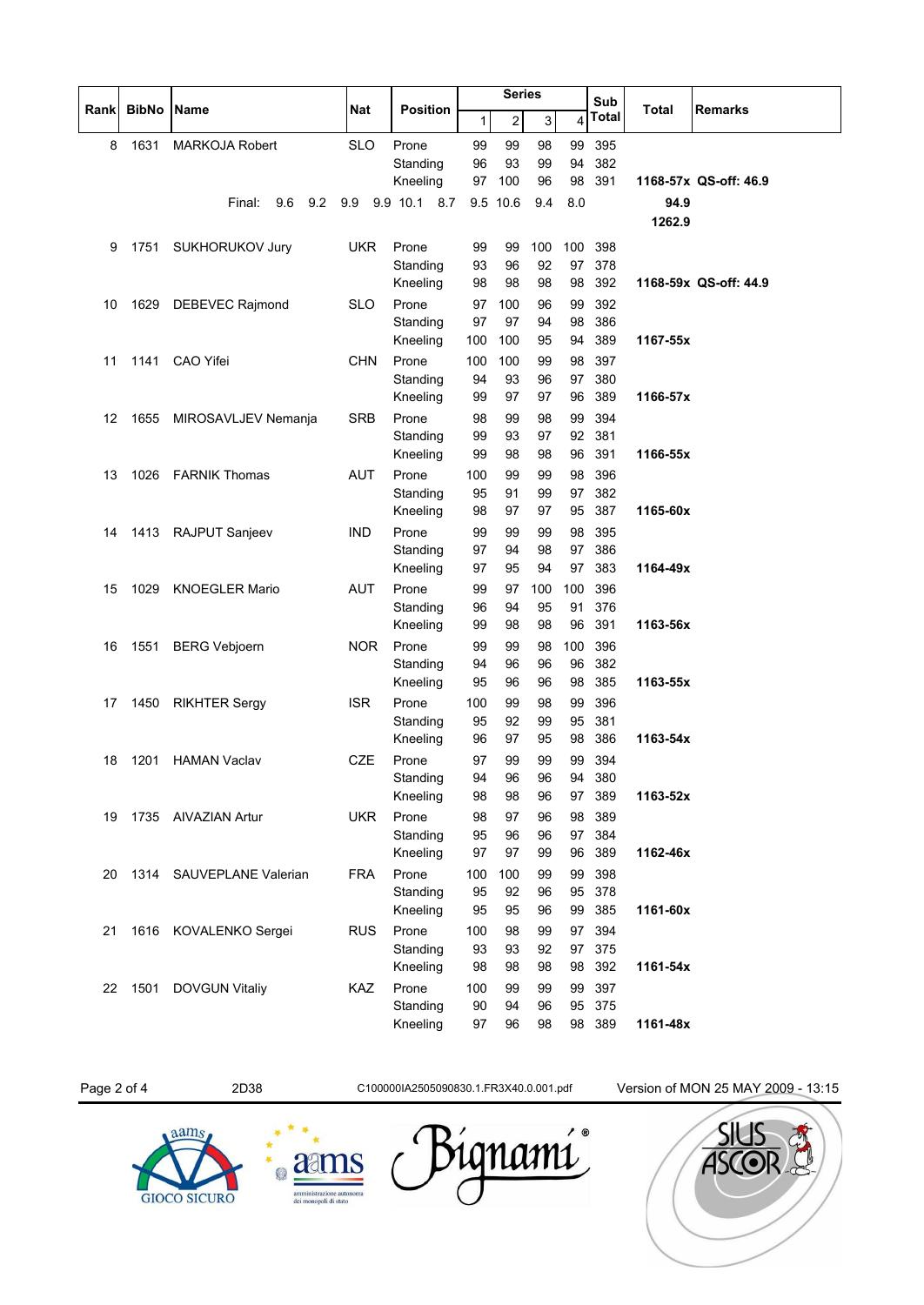|      |      |                           |            |                      | <b>Series</b> |          |          |           | Sub              |          |                |
|------|------|---------------------------|------------|----------------------|---------------|----------|----------|-----------|------------------|----------|----------------|
| Rank |      | <b>BibNo Name</b>         | Nat        | <b>Position</b>      | $\mathbf{1}$  | 2        | 3        | 4         | Total            | Total    | <b>Remarks</b> |
| 23   | 1228 | <b>MORTENSEN Jesper</b>   | <b>DEN</b> | Prone                | 100           | 100      | 100      | 99        | 399              |          |                |
|      |      |                           |            | Standing             | 95            | 94       | 94       | 94        | 377              |          |                |
|      |      |                           |            | Kneeling             | 95            | 96       | 96       | 98        | 385              | 1161-47x |                |
| 24   |      | 1403 KHAN Imran Hasan     | <b>IND</b> | Prone                | 95<br>93      | 99<br>94 | 100      | 99<br>98  | 393<br>382       |          |                |
|      |      |                           |            | Standing<br>Kneeling | 98            | 95       | 97<br>96 | 96        | 385              | 1160-46x |                |
| 25   |      | 1362 WEINGART Denis       | <b>GER</b> | Prone                | 100           | 99       | 98       | 99        | 396              |          |                |
|      |      |                           |            | Standing             | 95            | 94       | 94       | 94        | 377              |          |                |
|      |      |                           |            | Kneeling             | 95            | 93       | 99       |           | 98 385           | 1158-56x |                |
| 26   | 1031 | <b>PLANER Christian</b>   | <b>AUT</b> | Prone                | 100           | 99       | 99       | 100       | 398              |          |                |
|      |      |                           |            | Standing             | 93            | 91       | 96       | 97        | 377              |          |                |
|      |      |                           |            | Kneeling             | 95            | 96       | 95       | 97        | 383              | 1158-46x |                |
| 27   | 1495 | YAMASHITA Toshikazu       | <b>JPN</b> | Prone                | 100           | 100      | 100      | 99        | 399              |          |                |
|      |      |                           |            | Standing             | 95            | 91       | 92       | 94        | 372              |          |                |
|      |      |                           |            | Kneeling             | 97            | 97       | 97       | 95        | 386              | 1157-55x |                |
| 28   | 1383 | SIDI Peter                | <b>HUN</b> | Prone<br>Standing    | 100<br>92     | 97<br>94 | 93<br>96 | 100<br>98 | 390<br>380       |          |                |
|      |      |                           |            | Kneeling             | 98            | 97       | 96       | 96        | 387              | 1157-50x |                |
| 29   |      | 1076 SHCHERBATSEVICH Yury | <b>BLR</b> | Prone                | 97            | 98       | 98       | 99        | 392              |          |                |
|      |      |                           |            | Standing             | 97            | 95       | 94       | 94        | 380              |          |                |
|      |      |                           |            | Kneeling             | 97            | 94       | 97       | 97        | 385              | 1157-49x |                |
| 30   |      | 1678 ROUILLER Nicolas     | SUI        | Prone                | 98            | 98       | 100      | 97        | 393              |          |                |
|      |      |                           |            | Standing             | 94            | 96       | 95       | 90        | 375              |          |                |
|      |      |                           |            | Kneeling             | 97            | 99       | 96       | 97        | 389              | 1157-49x |                |
| 31   | 1667 | <b>BEYELER Simon</b>      | <b>SUI</b> | Prone                | 98            | 99       | 97       | 98        | 392              |          |                |
|      |      |                           |            | Standing             | 95            | 95       | 94       | 93        | 377              |          |                |
|      |      |                           |            | Kneeling             | 97            | 98       | 99       | 94        | 388              | 1157-48x |                |
| 32   |      | 1253 CASTRO Daniel        | <b>ESP</b> | Prone                | 98            | 99       | 98       | 97        | 392              |          |                |
|      |      |                           |            | Standing<br>Kneeling | 95<br>97      | 96<br>95 | 94<br>94 | 95<br>99  | 380<br>385       | 1157-47x |                |
| 33   |      | 1183 GORSA Petar          | <b>CRO</b> | Prone                | 99            | 97       | 98       | 98        | 392              |          |                |
|      |      |                           |            | Standing             | 97            | 93       | 95       | 96        | 381              |          |                |
|      |      |                           |            | Kneeling             | 95            | 99       | 94       | 95        | 383              | 1156-48x |                |
| 34   |      | 1322 HAMMOND Jonathan     | <b>GBR</b> | Prone                | 99            | 98       | 99       | 98        | 394              |          |                |
|      |      |                           |            | Standing             | 95            | 89       | 94       | 96        | 374              |          |                |
|      |      |                           |            | Kneeling             | 96            | 97       | 98       | 96        | 387              | 1155-50x |                |
| 35   | 1494 | YAJIMA Midori             | <b>JPN</b> | Prone                | 100           | 98       | 98       | 100       | 396              |          |                |
|      |      |                           |            | Standing             | 91            | 92       | 92       | 97        | 372              |          |                |
|      |      |                           |            | Kneeling             | 96            | 99       | 100      | 92        | 387              | 1155-49x |                |
| 36   |      | 1763 HEIN Joseph          | <b>USA</b> | Prone<br>Standing    | 100<br>93     | 99<br>90 | 98<br>94 |           | 98 395<br>93 370 |          |                |
|      |      |                           |            | Kneeling             | 98            | 98       | 94       | 100       | 390              | 1155-46x |                |
| 37   | 1669 | <b>BUERGE Marcel</b>      | SUI        | Prone                | 100           | 98       | 100      | 99        | 397              |          |                |
|      |      |                           |            | Standing             | 95            | 94       | 94       |           | 94 377           |          |                |
|      |      |                           |            | Kneeling             | 95            | 97       | 95       |           | 93 380           | 1154-58x |                |
| 38   |      | 1652 MARKOVIC Dragan      | <b>SRB</b> | Prone                | 95            | 98       | 99       | 98        | 390              |          |                |
|      |      |                           |            | Standing             | 96            | 94       | 93       | 98        | 381              |          |                |
|      |      |                           |            | Kneeling             | 96            | 95       | 94       |           | 98 383           | 1154-51x |                |
|      |      |                           |            |                      |               |          |          |           |                  |          |                |

Page 3 of 4 2D38 2D38 C100000IA2505090830.1.FR3X40.0.001.pdf Version of MON 25 MAY 2009 - 13:15